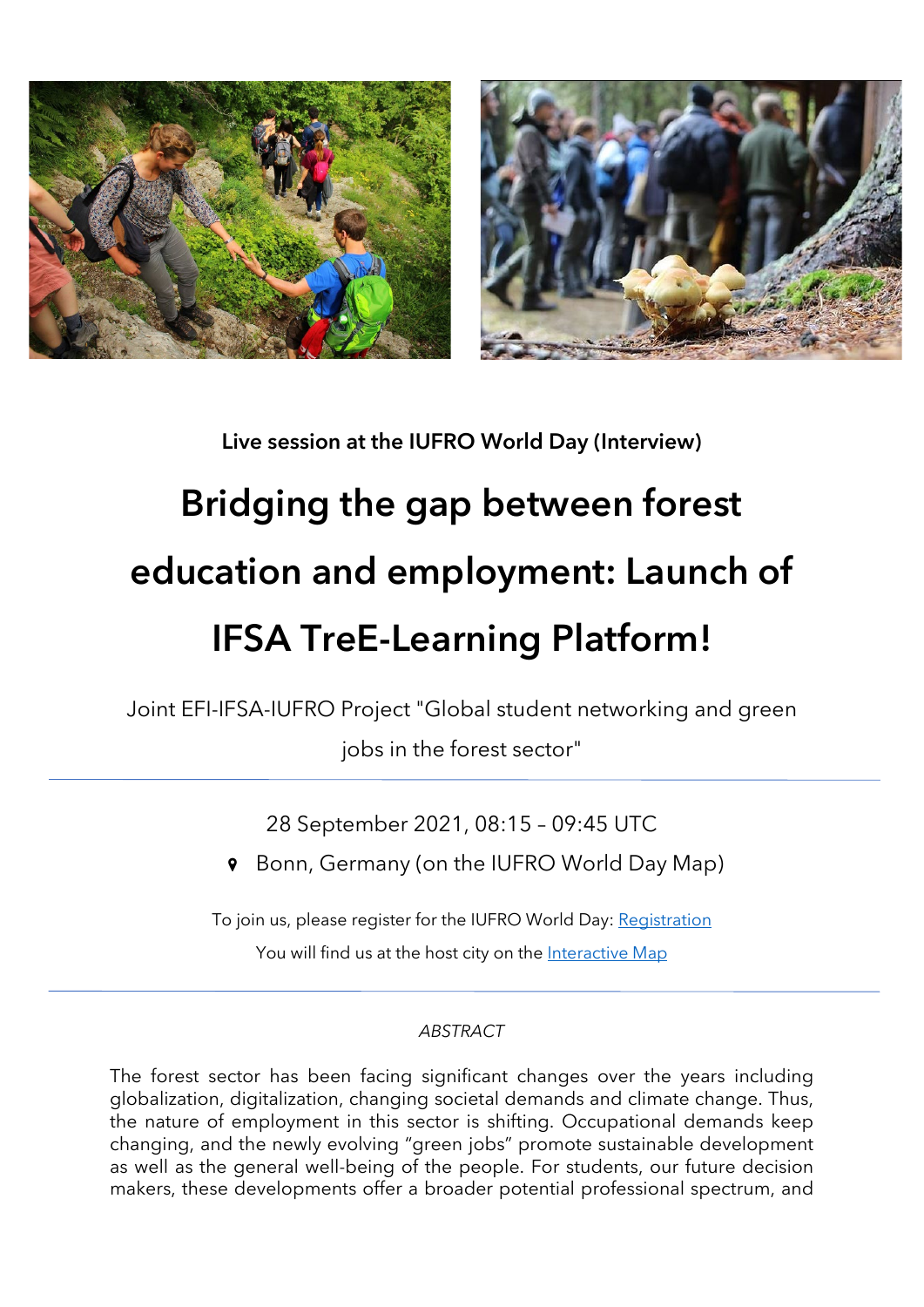they will need adequate training to be equipped with the skills required for the new jobs. We do not know of the extent of the changes in employment, as well as the level of preparedness of students. This session will feature the transforming employment trends in the forest sector while putting special focus on the perspective of students and recent graduates from around the world. It will further explore ways to prepare future foresters for the expected changes.

## *KEYWORDS*

- Forest Economics
- Sustainable Forest Management
	- Human Health and Well-being
		- Forest History
			- Green jobs
		- Employment
		- Forest education

### *SPEAKERS*



Alina Lehikoinen

is the immediate past president of International Forestry Students' Association (IFSA), which is the largest international network of students in forestry and related sciences. She holds a BSc in forest sciences from the University of Helsinki, Finland, with a specialization in tropical forestry and agroforestry and she is starting her graduate studies in International Forestry at the University of Freiburg.

Outside of IFSA, she is accomplished in entrepreneurship, having set up and ran her own successful local business in the forestry field.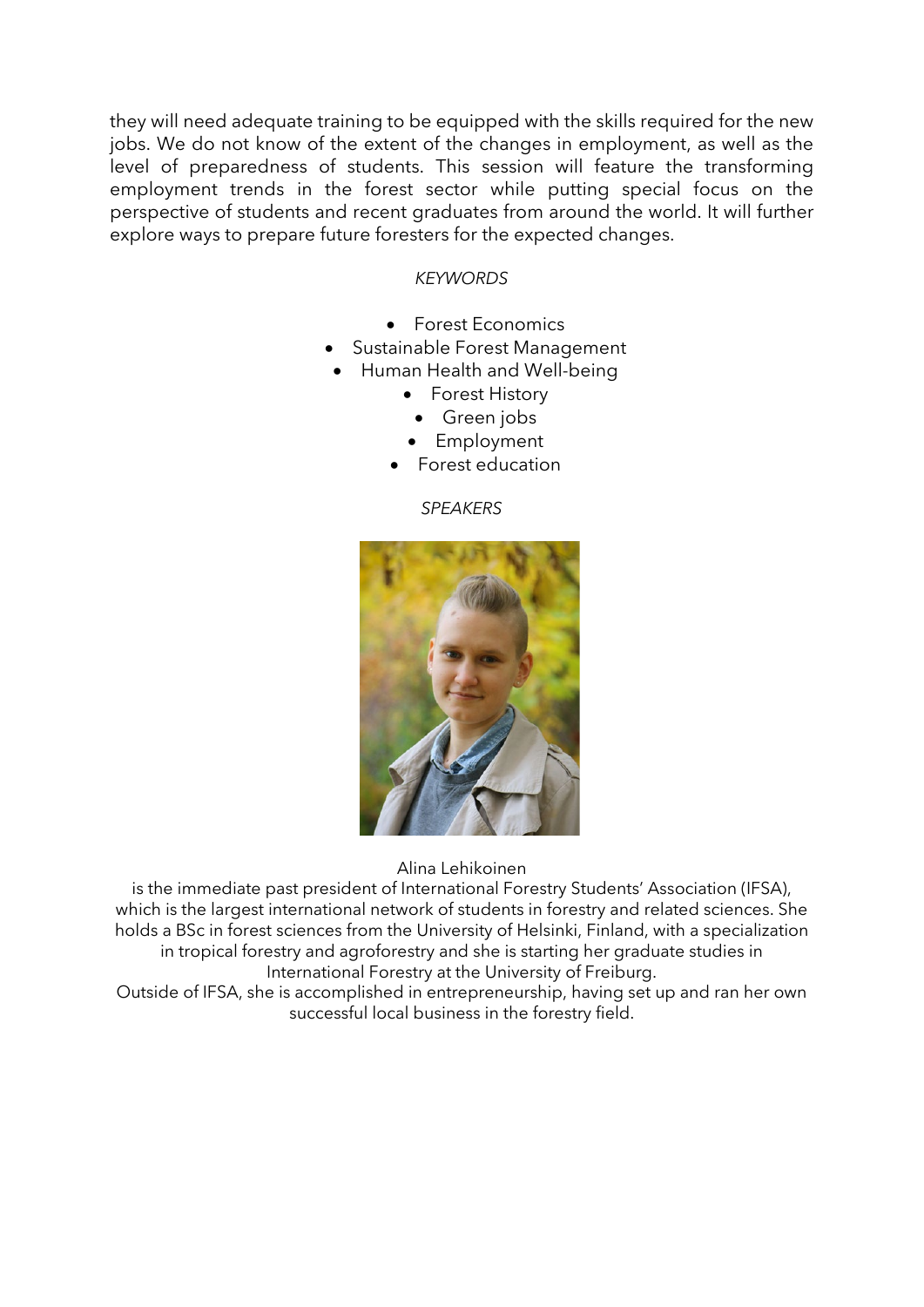

Lisa C. Prior

is office manager at the Bonn office of the European Forest Institute. Further, she is working in the joint EFI-IFSA-IUFRO project "Global student networking and green jobs in the forest sector". Lisa studied forest science (M.Sc.) at University of Göttingen and International Forest Ecosystem Management (BSc.) at the University of Sustainable Development, Eberswalde, Germany. As part of her long-standing involvement with the International Forestry Students' Association (IFSA) she advocates for meaningful youth involvement in forest science and forest policy processes.



#### Juliet Achieng Owuor

Juliet works as a Junior Researcher in the "Global student networking and green jobs in the forest sector" project by the European Forest Institute (EFI), International Forestry Students' Association (IFSA) and the International Union of Forest Research Organizations (IUFRO). She is the outgoing Deputy Coordinator of the Joint IUFRO-IFSA Task Force on Forest Education. She holds a Master's degree in Tropical and International Forestry from Georg-August Universität, Göttingen, Germany, and a Bachelor's degree in Agroforestry and Rural Development from Moi University, Kenya. She has been a keynote speaker, chair, and session organizer at many international conferences and has co-authored publications on forest education and forest-related employment.